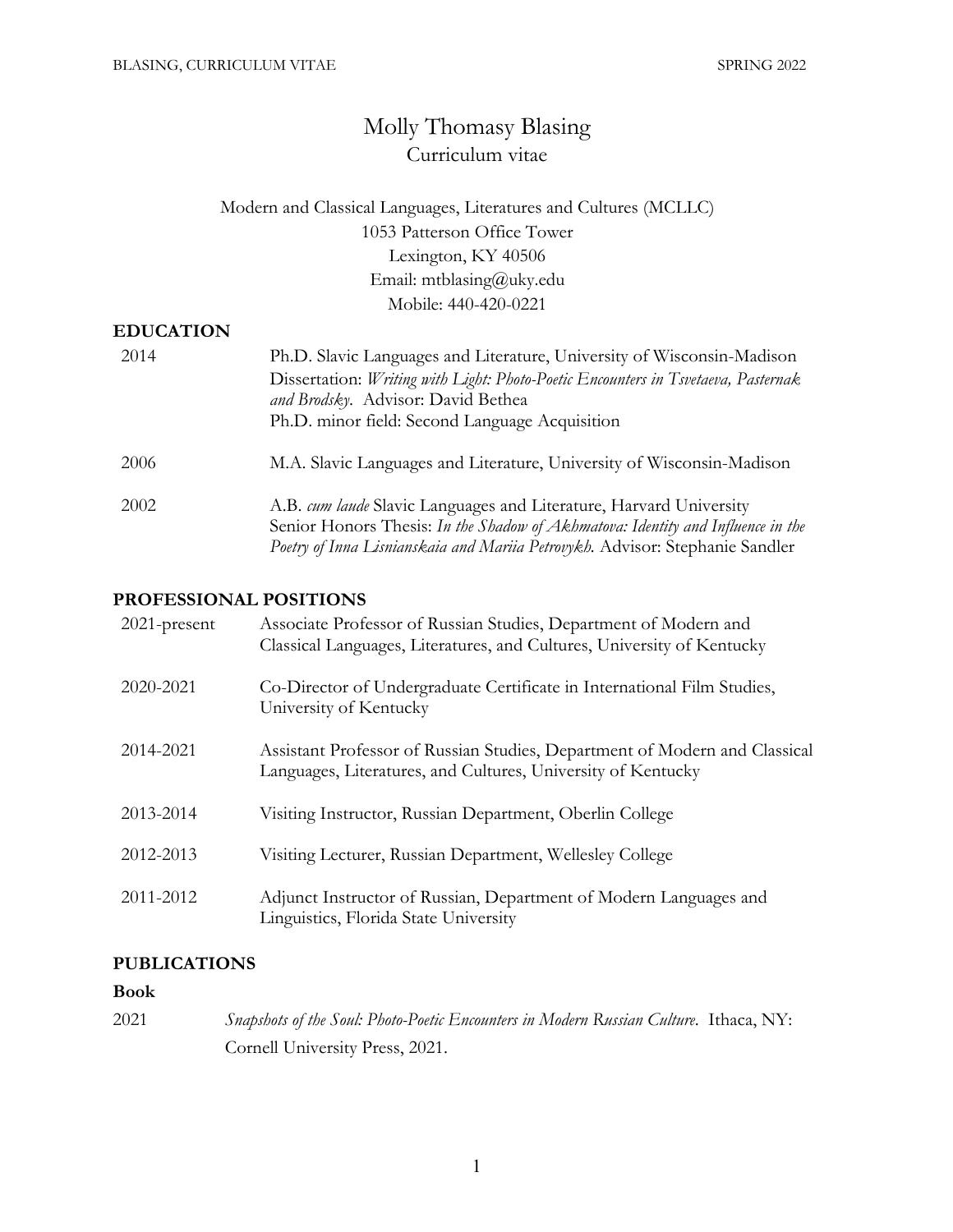## **Peer-Reviewed Publications**

| 2021 | Blasing, Molly Thomasy. "Using Authentic Online Resources in Russian for<br>STEM Coursework for Novice through Superior Level Learners," Russian<br>Language Journal, 71.2 (2021): 25-51.<br>https://scholarsarchive.byu.edu/rlj/vol71/iss2/11/                                                                                                                                                              |
|------|--------------------------------------------------------------------------------------------------------------------------------------------------------------------------------------------------------------------------------------------------------------------------------------------------------------------------------------------------------------------------------------------------------------|
| 2020 | Blasing, Molly Thomasy. "Не сквернословь, отец мой [Curse not, my son]: Anna<br>Iablonskaya's The Pagans and the Search for a Language of Authenticity" in New<br>Drama in Russian: Performance, Politics and Protest, Ed. J.A.E. Curtis (Oxford<br>University), London: Bloomsbury Academic, 2020: 175-192.                                                                                                 |
| 2016 | Blasing, Molly Thomasy. "Cvetaeva and the Visual Arts" in A Companion to Marina<br>Cvetaeva, Ed. Sibelan Forrester. Leiden: Brill Academic Publishers, 2016, 191-238.                                                                                                                                                                                                                                        |
| 2014 | Blasing, Molly Thomasy. "Through the Lens of Loss: Marina Tsvetaeva's Elegiac<br>Photo-Poetics," Slavic Review 73.1 (Spring 2014): 1-35.                                                                                                                                                                                                                                                                     |
| 2013 | Blasing, Molly Thomasy. Slomannye fotografii Dzhona Glessi (John Glassie's Broken<br>Photographs) translation and commentary in ULBANDUS XV: Seeing Texts,<br>Columbia University, 2013.                                                                                                                                                                                                                     |
| 2010 | Blasing, Molly Thomasy. "Second Language in Second Life: Exploring Interaction,<br>Identity and Pedagogical Practice in a Virtual World." Slavic and East European<br>Journal 54.1 (Spring 2010): 96-117.                                                                                                                                                                                                    |
|      | <b>International Conference Volume Articles</b>                                                                                                                                                                                                                                                                                                                                                              |
| 2020 | Блэсинг, М.Т. «Фотография как приём: О воображенном портрете Цветаевой<br>в стихотворении «Клянусь» Ахмадулиной» [Photograph as Device: On the<br>Imagined Portrait of Tsvetaeva in Akhmadulina's poem "I Swear" in a<br>forthcoming conference volume emerging from the 20 <sup>th</sup> International Scholarly<br>Conference on Marina Tsvetaeva, Moscow, Oct 7-10, 2017. In press (exp June<br>$2020$ ). |

2015 Блэсинг, М.Т. "Сквозь объектив утраты. Фото-интертекст цикла М.И. Цветаевой «Надгробие»" *«Если душа родилась крылатой…» Материалы Седьмых Международных Цветаевских чтений.* Под общей редакцией А.А.Деготькова. Елабуга: ЕлТИК, 2015, с. 276-290. [Blasing, M. T. "Through the Lens of Loss: Photo-Intertext in M. I. Tsvetaeva's Cycle 'Tombstone'") in "*If the Soul Were Born*  with Wings": Proceedings of the 7<sup>th</sup> International Tsvetaeva Conference, Publishing House ElTIK, Elabuga, Tatarstan, 2015, pp 276-290.]

## **Translations**

- 2014 Evgenii Grishkovets, *How I Ate A Dog* (excerpts) in *Late and Post Soviet Literature: A Reader* Vol. 1. Eds. Mark Lipovetsky and Lisa Ryoko Wakamiya, Academic Studies Press, 2014.
- 2013 Translation and critical essay: Andrei Sen-Sen'kov, *Slomannye fotografii Dzhona Glessi* (*John Glassie's Broken Photographs*) in *ULBANDUS XV: Seeing Texts*, Columbia University, 2013.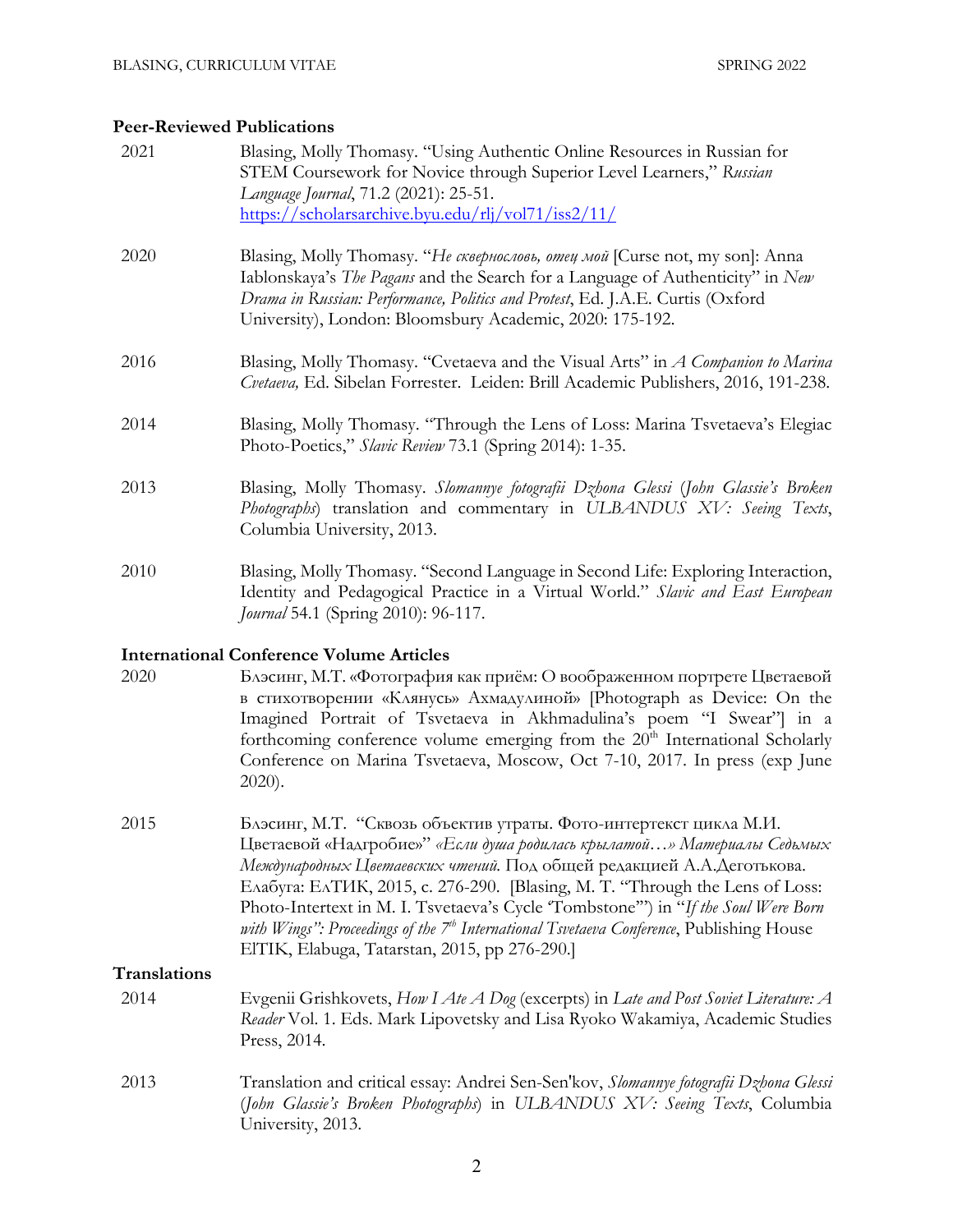#### **Book and Theatre Reviews**

| 2019 | "Polyphonic Transpositions: Pavel Arseniev's Reported Speech," invited book<br>review for Reading in Translation, June 21, 2019. <https: tinyurl.com="" y3mgfrij=""></https:>                                                                                                                                                       |
|------|-------------------------------------------------------------------------------------------------------------------------------------------------------------------------------------------------------------------------------------------------------------------------------------------------------------------------------------|
| 2018 | "Akhmatova for a New Generation at Moscow's Gogol Center," review of<br>"Akhmatova. Poema bez geroiia" by Kirill Serebrennikov and Alla Dimedova for<br>Spotlight on Russia series, The Theatre Times, January 9, 2018.<br><https: akhmatova-poem-without-a-hero-at-moscows-<br="" thetheatretimes.com="">gogol-center&gt;</https:> |
| 2014 | Review of Kat Hill Reischl, "Objective Authorship: Photography and Writing in<br>Russia, 1905-1975", (PhD dissertation, University of Chicago, 2013), Dissertation<br>Reviews, November 17, 2014. <http: 10703="" archives="" dissertationreviews.org=""></http:>                                                                   |
| 2007 | Review of Manon van de Water, Moscow Theatres for Young People: A Cultural History<br>of Ideological Coercion and Artistic Innovation, 1917-2000, in the Slavic and East European<br>Journal 51.4 (Winter 2007): 783-785.                                                                                                           |

## **Works In Progress**

Review: Polina Barskova, *Air Raid*, trans. Valzhyna Mort, Brooklyn, New York : Ugly Duckling Presse for *Literature in Translation.*

Review: Evgeny Dengub and Susanna Nazarova, *Etazhi: Second Year Russian Language and Culture* for *NECTFL Review.*

Translation: *The Memoirs of Anastasia Tsvetaeva*. I am under contract with the Tsvetaeva House Museum in Moscow to produce the first English translation of these important  $20<sup>th</sup>$  c. literary memoirs. Preliminary contract for publication signed with Academic Studies Press.

Book in planning stages: *Creativity on the Margins: A Cultural History of Tarusa.*

Language Textbook in planning stages: *Russian for STEM*. In conversation with Georgetown University Press about publication plans.

Article: "Stories in the Stills: Photographic Counter-Narratives in the Films of Andrei Zvyagintsev" for submission to the film studies journal *Studies in Russian and Soviet Cinema* in Summer 2022.

Article in planning stages: "Alterity, Sexuality and Song: the Musical Subtexts of Ivan Tverdovsky's *Zoology* (2016)" co-authored with Shareese Johnson.

## **FELLOWSHIPS, GRANTS AND AWARDS**

**Research, Travel and Study**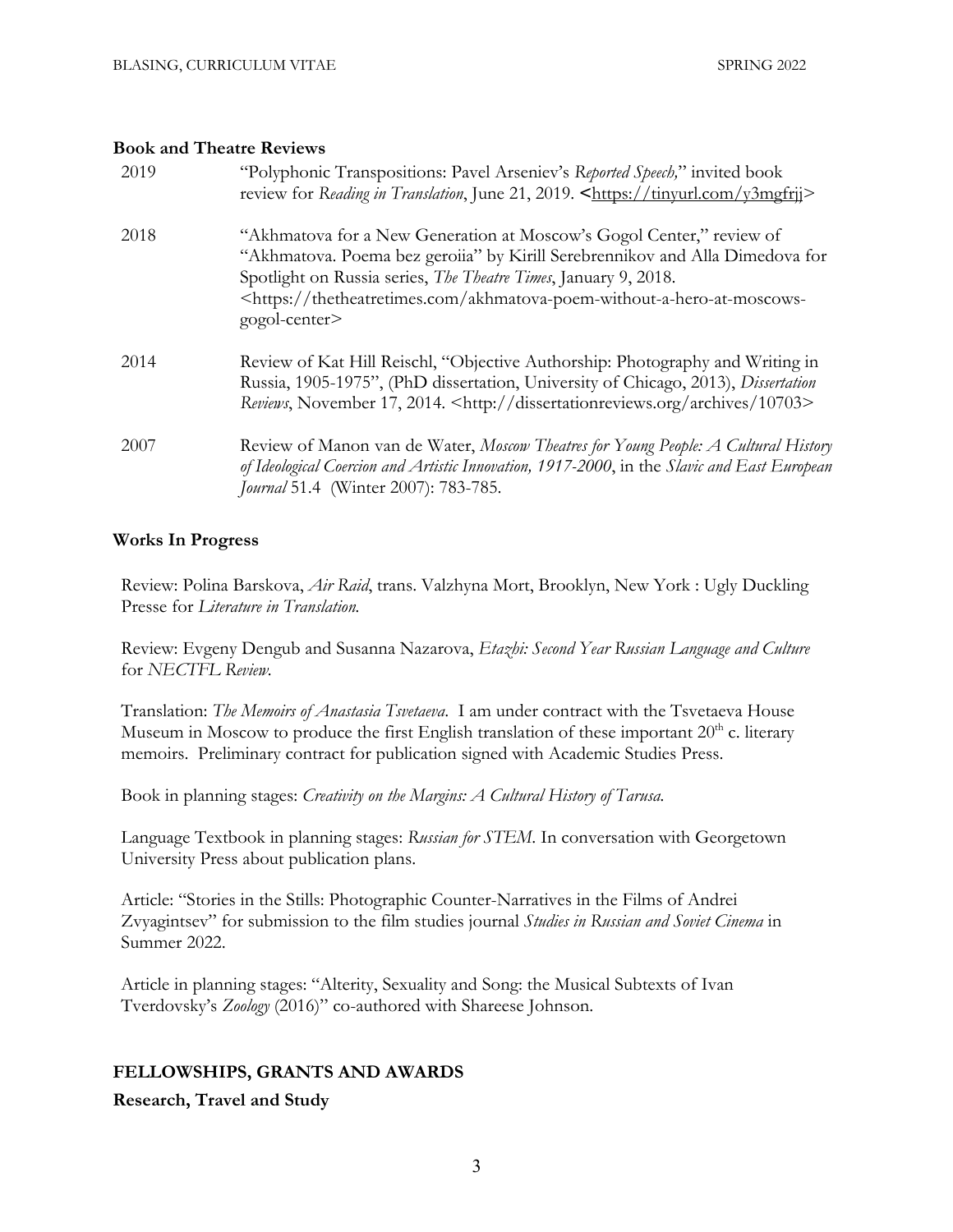| Spring 2022      | Associateship, Open Research Laboratory (ORL), Russian, East European,<br>and Eurasian Center (REEEC) and the Slavic Reference Service (SRS) at<br>University of Illinois                                                                |
|------------------|------------------------------------------------------------------------------------------------------------------------------------------------------------------------------------------------------------------------------------------|
| Spring 2022      | AATSEEL Certificate Program for Diverse and Inclusive Pedagogies (CDIPS)<br>2022 Cohort                                                                                                                                                  |
| 2021-2022        | Gaines Center Mini-grant (\$500) to host at talk by Dr. Anu Taranath as part of<br>a departmental DEI initiative                                                                                                                         |
| 2021-2022        | NEH Fellowship Unfunded.                                                                                                                                                                                                                 |
| 2021-2022        | Rankin Inclusion Fellowship for departmental DEI Summer Reading Group<br>$(\$1000)$                                                                                                                                                      |
| 2021-2022        | University of Kentucky OVPR Research and Creative Activities grant for<br>travel and research related to new book project Creativity on the Margins: A<br>Cultural History of Tarusa. (\$4,445)                                          |
| 2021-2022        | UK Libraries Alternative Textbook Grant to develop course materials for<br>Russian for STEM course. (\$2500)                                                                                                                             |
| Summer 2021      | 2021 Summer Research Laboratory Associateship, University of Illinois<br>Russian, East European, and Eurasian Center (\$500, remote, due to pandemic)                                                                                    |
| Summer 2020      | NCEEER National Research Competition grant. Unfunded.                                                                                                                                                                                    |
| 2020-2021        | 2020 Summer Research Laboratory Associateship, University of Illinois<br>Russian, East European, and Eurasian Center (\$500, remote, due to pandemic)                                                                                    |
| Summer 2020      | 2021 Pen/Heim Translation Grant for translation of A. Tsvetaeva Memoirs into<br>English. Unfunded.                                                                                                                                       |
| 2019-2020        | UK Libraries Alternative Textbook Grant to develop course materials for Fall<br>2020 Russian for STEM course. (\$2500)                                                                                                                   |
| Fall 2019        | University of Kentucky OVPR Research and Creative Activities grant for<br>research related to the English translation of A.I. Tsvetaeva's memoirs and site<br>visit to NASA Russian-language training facility in Houston, TX. (\$2,200) |
| <b>Fall 2019</b> | International Conference Travel Grant, College of Arts and Sciences, U.<br>Kentucky (\$1200)                                                                                                                                             |
| Summer 2019      | U.S. Embassy Moscow Public Affairs Section FY 2019 Annual Program<br>Statement (APS) Small Grant for "Russian for STEM" research collaboration.<br>Unfunded                                                                              |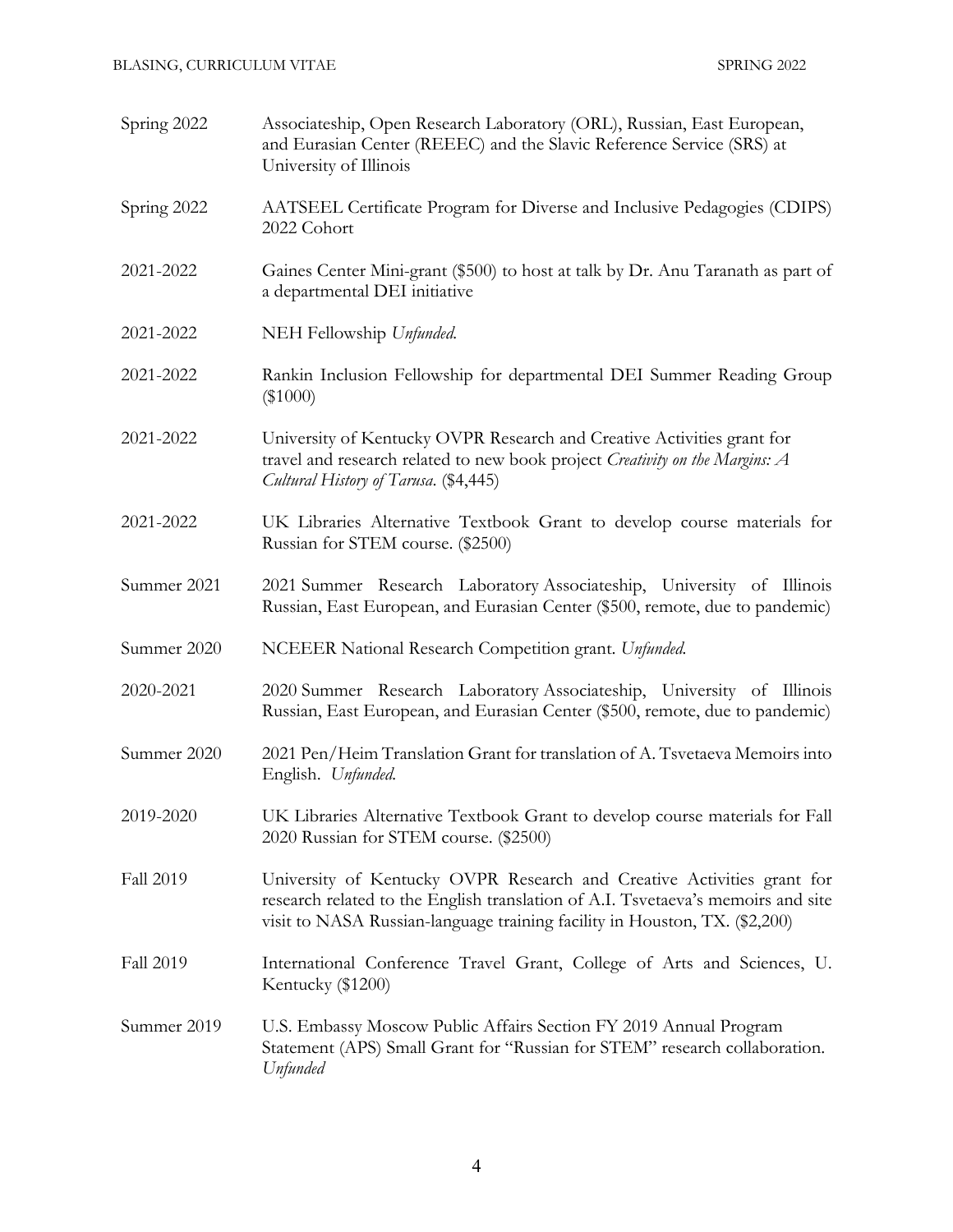| Summer 2019 | U.S. Embassy Moscow Public Affairs Section FY 2019 Annual Program<br>Statement (APS) Large Grant, Co-PI with Jeanmarie Rouhier-Willoughby for<br>"Kentucky-Russia Arts Collaborative" Unfunded |
|-------------|------------------------------------------------------------------------------------------------------------------------------------------------------------------------------------------------|
| Summer 2019 | 2019 Summer Research Laboratory Associateship, University of Illinois<br>Russian, East European, and Eurasian Center (\$1800)                                                                  |
| 2018-2019   | SEC Faculty Travel Grant (\$1,200) for collaboration with U. Missouri colleagues                                                                                                               |
| 2018-2019   | University of Kentucky OVPR Research and Creative Activities grant for<br>research related to preparation of English translation of A.I. Tsveteava Memoirs<br>$(\$2500)$                       |
| 2017        | National Endowment for the Humanities Summer Stipend (\$6000; 8% funding<br>rate from applicant pool of top two candidates from each US university)                                            |
| 2017-2018   | University of Kentucky OVPR Research and Creative Activities grant for<br>research and international conference travel (\$4100)                                                                |
| 2014        | International Conference Travel Grant, College of Arts and Sciences, U.<br>Kentucky (\$1200)                                                                                                   |
| 2011-2012   | Mellon/Chancellor's Opportunity Dissertation Fellowship, UW-Madison                                                                                                                            |
| 2010        | J. Thomas Shaw Prize for best paper at AATSEEL-Wisconsin Conference                                                                                                                            |
| 2009-2010   | Fulbright IIE Fellowship, Moscow, Russia                                                                                                                                                       |
| 2009-2010   | Critical Language Enhancement Award (with Fulbright)                                                                                                                                           |
| 2009-2010   | Advanced Research Fellowship from U.S. Department of State (Title VIII)<br>Declined in favor of Fulbright grant                                                                                |
|             |                                                                                                                                                                                                |

## **Teaching Awards**

| 2018 | University of Kentucky A&S Innovative Teaching Award                                                                           |
|------|--------------------------------------------------------------------------------------------------------------------------------|
| 2018 | UK College of Arts and Sciences nominee for Woodrow Wilson-Course Hero<br>Fellowship for Excellence in Teaching (not selected) |
| 2017 | Departmental nominee for University of Kentucky A&S Outstanding Teaching<br>Award (not selected)                               |
| 2013 | Ph.D. Capstone Teaching Award, College of Letters and Sciences, UW-Madison                                                     |
| 2009 | Teaching Fellow Award Alternate, College of Arts and Sciences, UW-Madison                                                      |
| 2007 | Early Excellence in Teaching Award, College of Arts and Sciences, UW-Madison                                                   |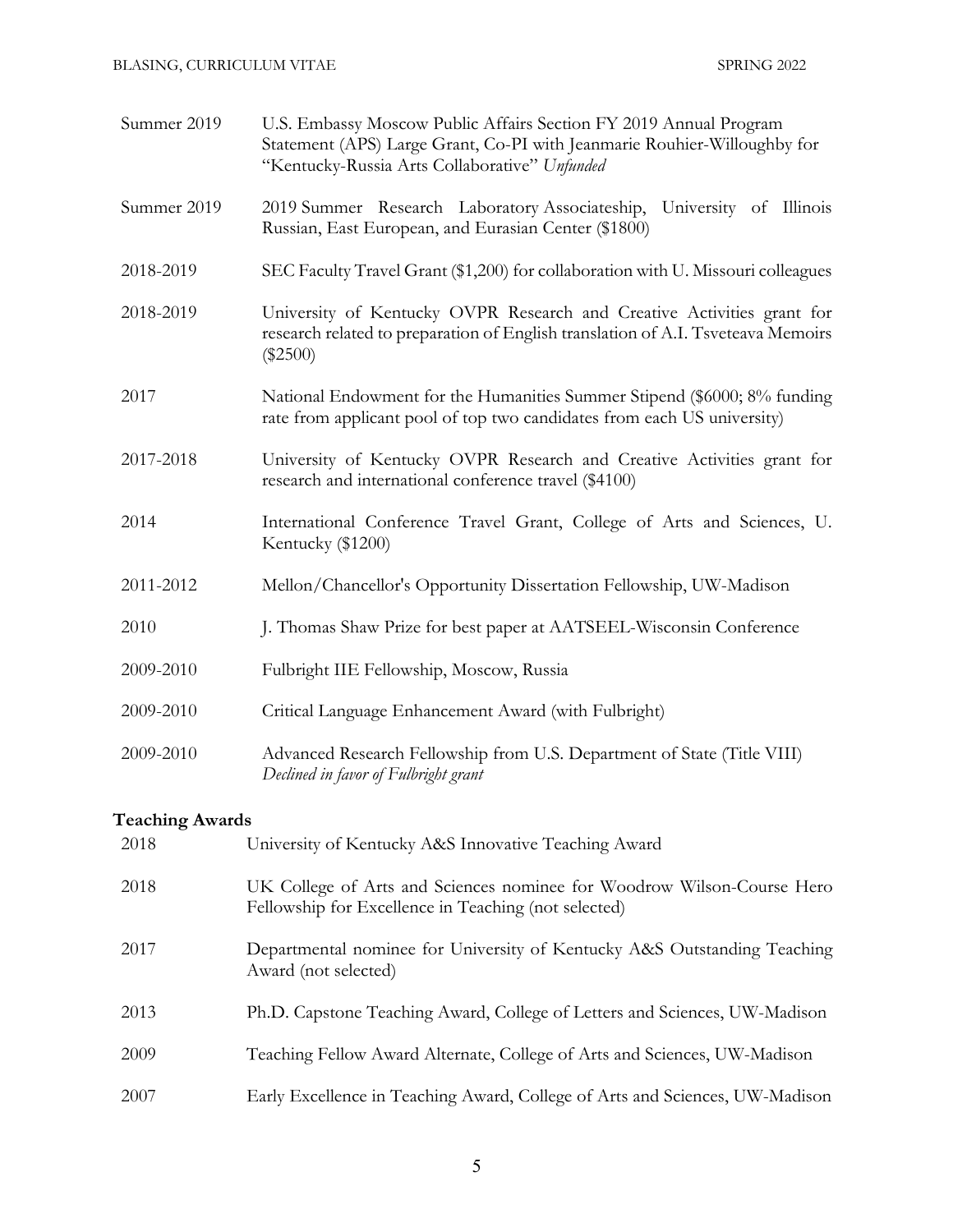#### **INVITED TALKS AND GUEST LECTURES**

- 2022 Keynote address at Central Slavic Conference, October 2022 (title TBA).
- 2022 Russian Photo-Poetics in the  $20<sup>th</sup>$  and  $21<sup>st</sup>$  Centuries," virtual invited talk at University of Delaware, April 4, 2022.
- 2022 "Photography in Russian Lyric Poetry" invited talk at New York University's Jordan Center for the Advanced Study of Russia, March 4, 2022.
- 2022 "Snapshots of the Soul:  $20<sup>th</sup>$  Century Russian Photo-Poetics," invited talk sponsored by the Department of Germanic and Slavic studies at University of Georgia, Spring 2022 (date TBA)
- 2022 "Russian for STEM: Humanities Pedagogy for a Post-Pandemic World" pedagogy workshop for Russian Flagship program, University of Georgia, Spring 2022 (date TBA).
- 2022 "Светопись: Photography in the Russian Poetic Imagination," interview with Globus Books YouTube Channel host Zarina Zabrisky, February 28, 2022.
- 2021 Lightning research talk for December 2021 University of Kentucky Research Advisory Group evening to feature work by faculty recipients of Research and Creative Activities awards at UK.
- 2021 Interview with New Books Network host Steven Seegal, November 23, 2021, https://newbooksnetwork.com/snapshots-of-the-soul
- 2021 "Photography in the Russian Poetic Imagination," invited talk sponsored by CREEECA at University Wisconsin-Madison, October 14, 2021.
- 2021 "Snapshots of the Soul: Photography in the Russian Poetic Imagination" virtual invited talk at University of Southern California Slavic Department, April 2, 2021.
- 2021 "Russian for STEM as Humanities Pedagogy," Keynote address for Ohio Five REEES Symposium "From Russian Studies with Love: The Future of the Field," Oberlin College, April 17, 2021.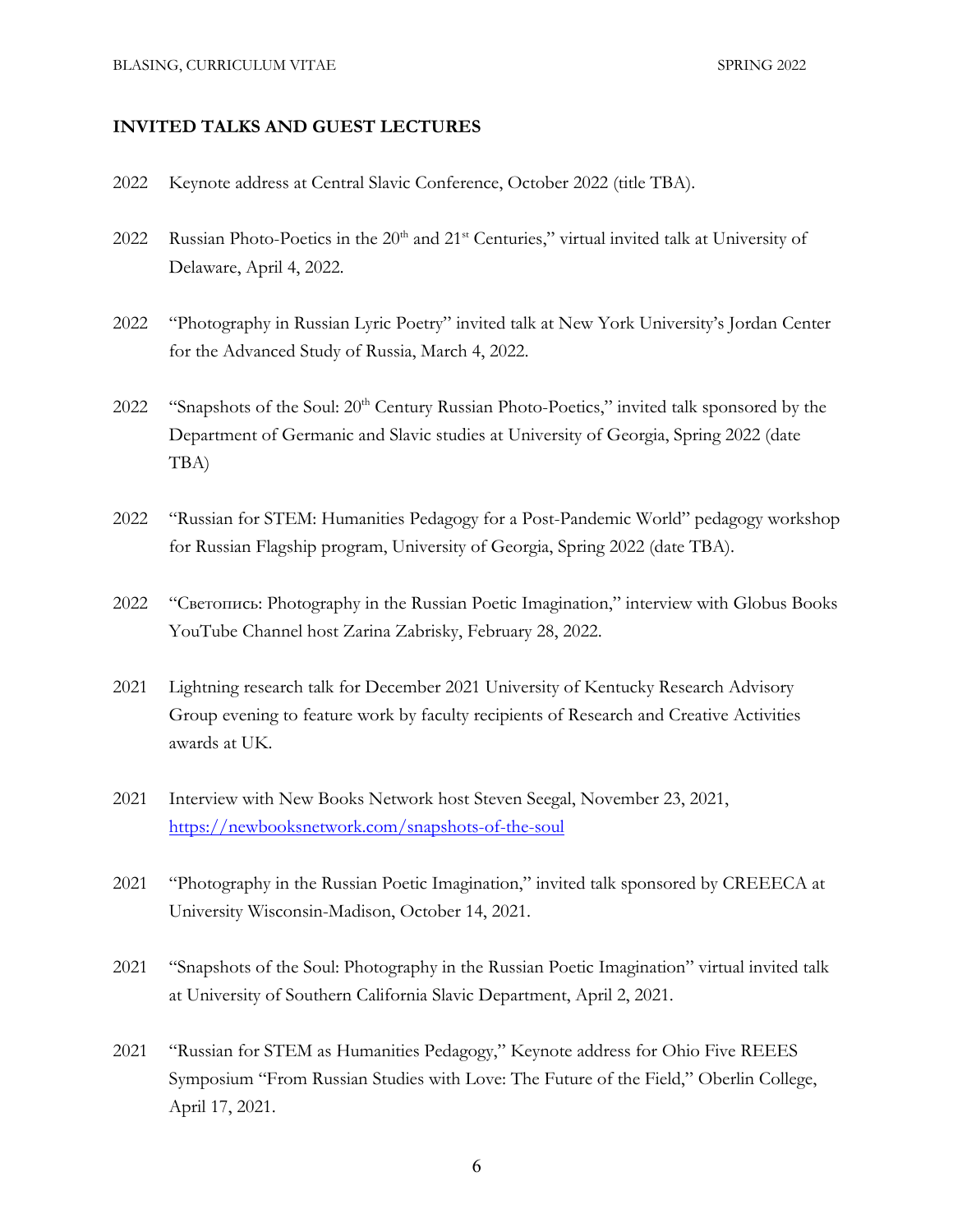- 2019 Фотографические мотивы в Воспоминаниях А.И. Цветаевой. Презентация перевода [Photographic Motifs in the Memoirs of A.I. Tsvetaeva. A Translation Presentation]. Featured speaker at evening celebrating the 125th anniversary of Anastasia Tsvetaeva's birth. Tsvetaeva House Museum, Moscow. September 27, 2019.
- 2019 "Kirill Serebrennikov's The Student and the Limits of Education" invited lecture for RUS2320 "Soviet and Post-Soviet Civilization" at the University of Missouri-Columbia. May 6, 2019.
- 2018 "Darkroom of Dreams: Poetry, Photography and the Optical Unconscious" invited talk for Two Centuries of Modern Russian Culture: From the Golden Age to Post-Soviet Space. Symposium in Honor of David Bethea and Alexander Dolinin. October 13-14, 2018.
- 2018 "Kirill Serebrennikov's The Student" introductory remarks for University of Kentucky "International Village Friday Film Series" March 13, 2018.
- 2017 "20 Russians Who Will Change the World" lecture for University of Kentucky "Keys to Our Common Future" series and World Language Day, November 1, 2017.
- 2017 Moderator for panel discussion "Russia Watch: 20 Questions on the Future of US-Russia Relations" for University of Kentucky "Keys to Our Common Future: Year of Civics and Citizenship in the 21st Century," September 20, 2017.
- 2016 "Stories in the Stills: Photographic Counter-Narratives in the Films of Andrei Zvyagintsev" invited talk for Wisconsin Slavic Conference, October 2016.
- 2016 "Snapshots of the Soul: Photo-Poetic Encounters in Modern Russian Culture," lecture for University of Kentucky MCLLC Research Colloquium, September 2016.
- 2015 New Affiliate Research Presentation, University of Kentucky Committee on Social Theory, May 2, 2015.
- 2012 "Pussy Riot and Contemporary Political Performance in Russia," Russia NOW: The Current State of the Former Soviet Union annual panel discussion at Wellesley College, September 2012.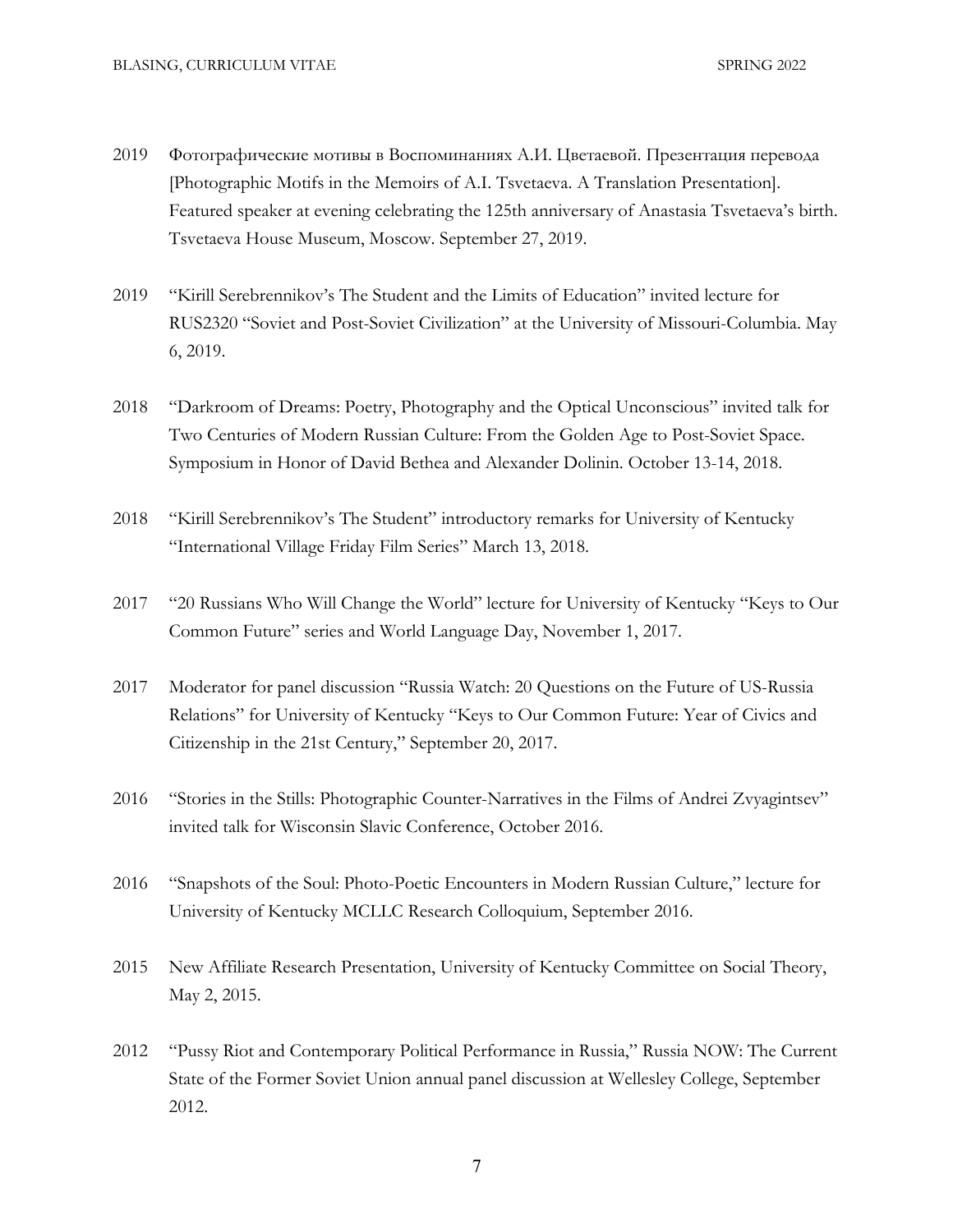- 2010 "Modern Transformations of a Classic Tale: Marina Tsvetaeva and Natalia Goncharova Reimagine The Vampire (Upyr')" SLL 3510: The Slavic Vampire, Florida State University, November 2010.
- 2010 "The Photographic Poetics of Marina Tsvetaeva and Allen Ginsberg," American Center, All-Russia State Library for Foreign Literature, Moscow, June 2010.
- 2010 "Russkaia poeziia cherez linzu fotografii" (Russian Poetry Through the Lens of Photography), Children's Literature and Education Conference, Tver' State University, Tver', Russia, May 2010.
- 2009 "Second Language in Second Life: Language Learning in a Virtual World," American Center, All-Russia State Library for Foreign Literature, Moscow, Russia, December 2009.
- 2009 "Second Language in Second Life" Guest lecture and workshop, Languages and Cultures of Asia Program, University of Wisconsin-Madison, October 2008 and February 2009.

## **CONFERENCE PRESENTATIONS**

"Teaching Culture Through the Language of STEM Fields" for "Teaching Language Through Culture" Stream Panel, National AATSEEL Conference, virtual, February 28, 2021.

"Reading Tsvetaeva in *Tarusskie stranitsy,*" National ASEEES Online Convention, December 2, 2021.

Book Roundtable on *Snapshots of the Soul* for National ASEEES in-person Convention, New Orleans, November 19, 2021.

"Faith in Photos?: Visual Verification in M. Stepanova's *Pamiati Pamiati*" for "Russian Poets as Seers and Innovators" panel, National ASEEES Conference, November 25, 2019.

Discussant for "Engaging with the Tradition: Pre-Revolutionary Literary Allusions in Moscow and Leningrad Unofficial Poetry" panel, National ASEEES Conference, November 24, 2019.

.О работе над переводами прозы Анастасии Цветаевой на английский язык. [On Translating A. Tsvetaeva's Prose Into English] conference talk in special section in memory of A.I. Tsvetaeva. "Museum and City" International Conference in Bolshevo, Russia. September 24, 2019.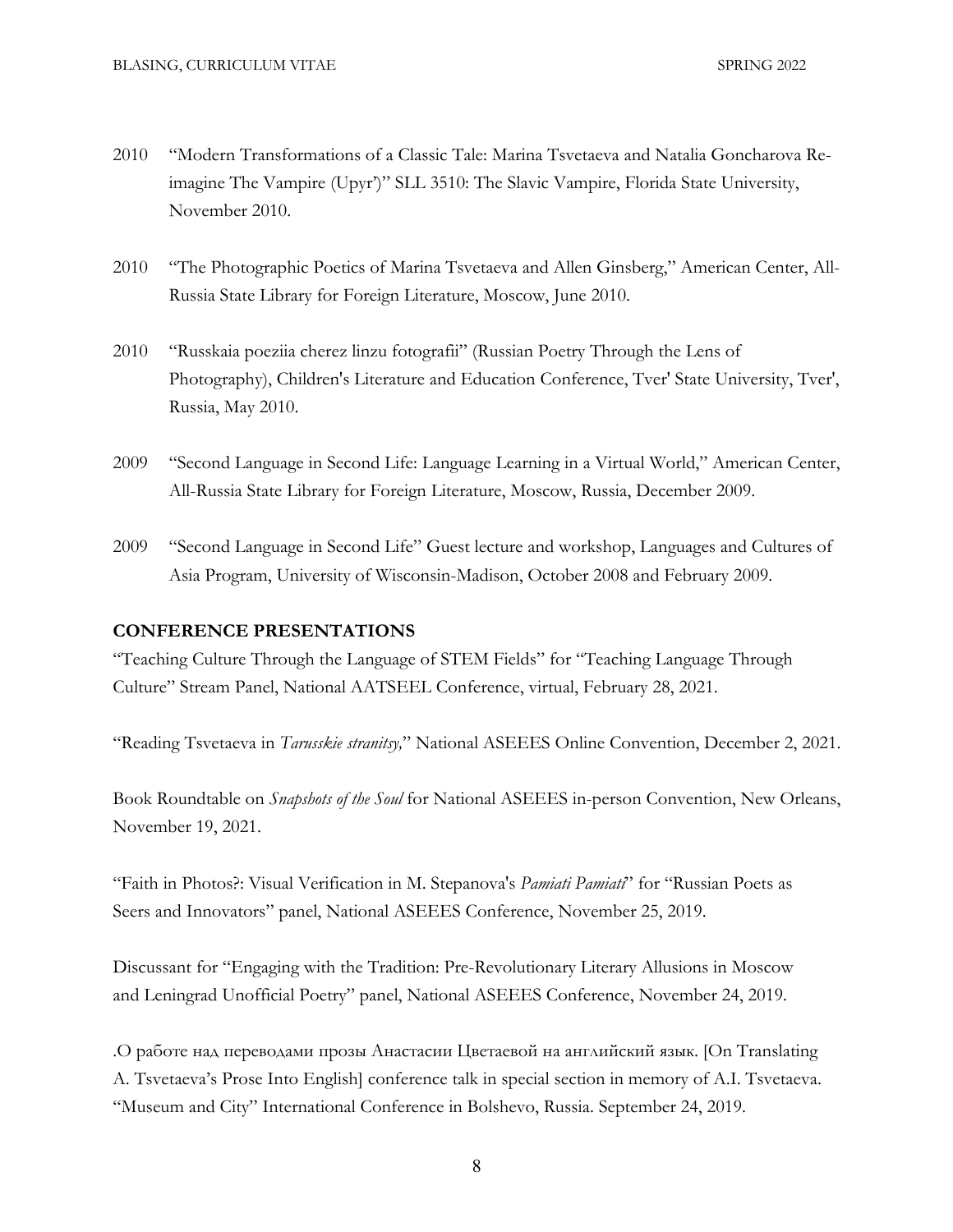"Tracing Brodsky's Theory of Photography in Memoirs and Manuscripts" for "Through the Lens of Memoirs: 20th Century Poets" panel organized for National ASEEES Conference, December 2018.

Discussant for "Bridging Word and Image: Innovations in Meaning-Making in 19th- and 20th-Century Russia" panel for National ASEEES Conference, December 2018.

"Фотография как приём: О воображенном портрете Цветаевой в стихотворении .Клянусь. Ахмадулиной" ("Photograph as Device: On the Imagined Portrait of Tsvetaeva in Akhmadulina's Poem "I Swear"), 20th International Scholarly Conference on Marina Tsvetaeva, Moscow, October 9, 2017.

"In the Shadow of Tarkovsky: Photograph as Icon in the Films of Andrei Zviagintsev," KFLC: The Languages, Literatures and Cultures Conference, University of Kentucky, April 21, 2017.

"'Не сквернословь, отец мой': Mat and the Language of Faith and Family in Anna Yablonskaya's The Pagans" at "Playwriting Without Borders" Conference, Wolfson College, University of Oxford, April 6-7, 2017.

"Stories in the Stills: Photographic (Counter-) Narratives in the Films of Andrei Zvyagintsev" for National ASEEES Conference, Washington, DC, November 2016.

Participant in "Best Practices for Object-based Learning in the Russian and East European Studies Curriculum" roundtable at National ASEEES Conference, November 2016.

"Who's Afraid to Talk About Art: Visual Literacy for the Foreign Language Classroom" Workshop presentation for 2016 Kentucky World Language Association KWLA conference in Louisville, KY, September 2016.

"Poetic Mothers in the Photo-Frame: Akhmadulina's Lyric Dialogue with Silver Age Snapshots." National AATSEEL Conference in Austin, TX, January 9, 2016.

"Photograph as Device: Imagined Images in Modern Russian Elegies." National ASEEES Conference in Philadelphia, November 22, 2015.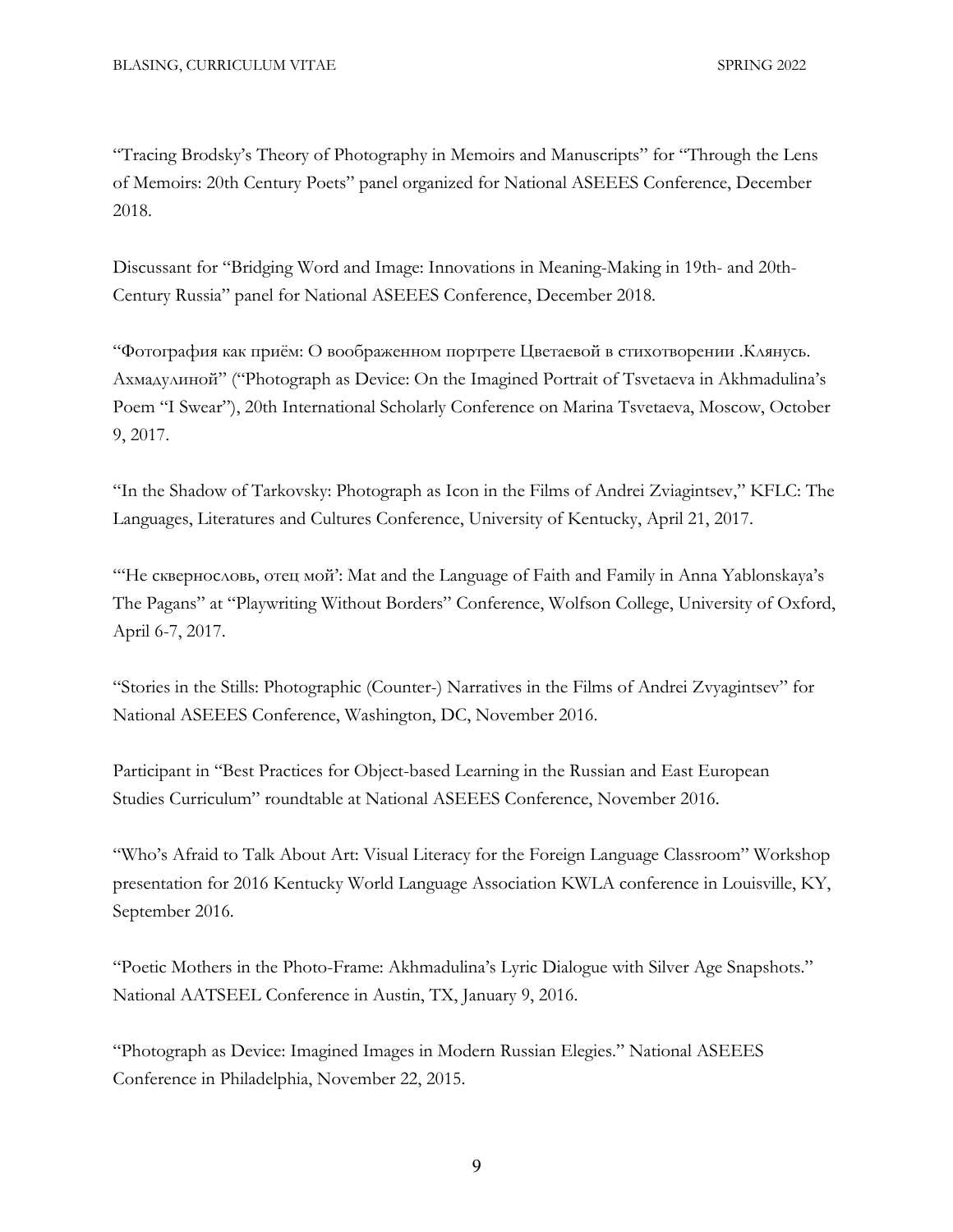"Poetic Mothers in the Photo-Frame: Akhmadulina's 'Snimok' and 'Klianus''." KFLC: The Languages, Literatures and Cultures Conference, University of Kentucky, April 25, 2015.

"Women's Stories Across Borders": Transnationalism and the Graphic Art of Victoria Lomasko." 7th Biennial Conference of the Association for Women in Slavic Studies (Women, Gender and Transnationalism), Lexington KY, March 5, 2015.

"Intergenerational Discourse On Air and Online: Reimagining Perestroika in the TV Series Vosmidesiatye (The Eighties)." National ASEEES Conference in San Antonio, November 2014.

"Skvoz' ob''ektiv utraty: foto-intertekst tsikla M. Tsvetaevoi 'Nadgrobie'" ("Through the Lens of Loss: Photo-Intertext in M. Tsvetaeva's Cycle 'Tombstone'"). 7th International Tsvetaeva Conference, Elabuga, Russia, September 2014.

"Velosiped do neuznavaemosti: Photographic Portraits of Pain in Contemporary Russian Poetry." National ASEEES Conference in Boston, November 2013.

" 'A Shapshot of My Soul': Tsvetaeva and Pasternak Write the Photograph." National ASEEES Conference in New Orleans, November 2012.

"Illuminating Consciousness: Pasternak's Poetics of Photography." National AATSEEL Conference in Seattle, January 2012.

"Death, Still Remains: Marina Tsvetaeva and the Poetics of Photography." National AATSEEL Conference in Pasadena, January 2011.

"Through the Lens of Exile: Joseph Brodsky and the Poetics of Photography." ASEEES Conference (formerly AAASS) in Los Angeles, November 2010.

Co-organizer and participant in Roundtable "Intersections of Literature and Photography" at ASEEES Conference in Los Angeles, November 2010.

"Kartochki beregite: Marina Tsvetaeva and the Poetics of Photography." AATSEEL-WI conference, October 2010. Awarded J. Thomas Shaw Prize for best paper.

"A Downpour of Light: Boris Pasternak and the Poetics of Photography." Fulbright Program in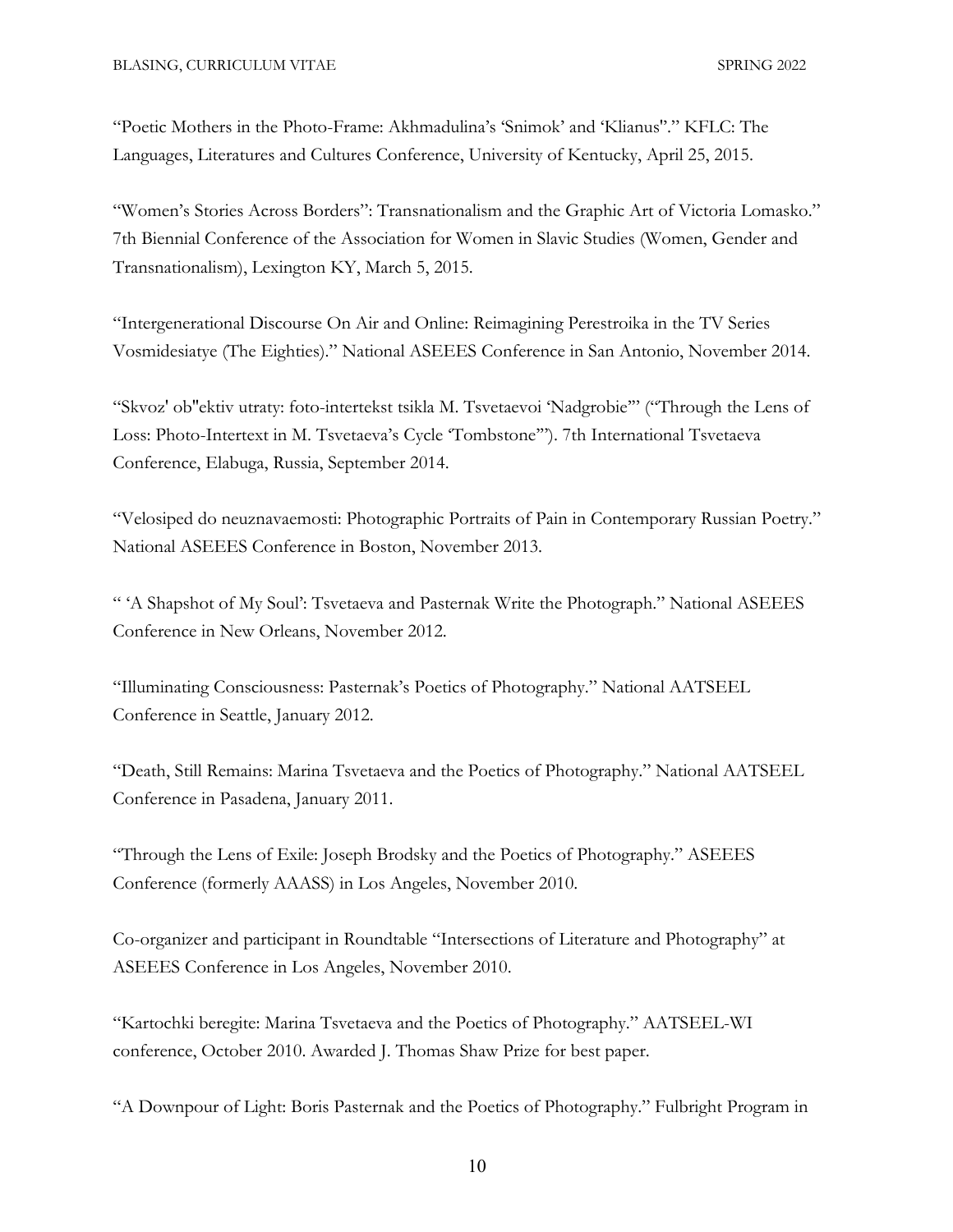Russia Mid-Year Enrichment Seminar, Moscow, January 2010.

"Second Language in Second Life: Opportunities and Challenges of Teaching in a Virtual World" with Shannon Spasova. Summer Language Schools Symposium 2009, Middlebury College, July 2009.

"Joseph Brodsky and the Poetics of Photography." NeMLA Conference in Boston, MA, February 2009.

"What Lies Beyond the Frame: Painting and Photography in the Poetry of Wisława Szymborska." AATSEEL-Wisconsin Conference. October 2008.

"Second Language in Second Life: L2 Identity and Interaction in a Virtual World." Graduate Second Language Acquisition Conference (poster presentation), University of Wisconsin-Madison, April 2008.

"Rewriting Pushkin's Death: Tat'iana Tolstaia's 'Siuzhet' in Literary and Cultural Context." AAASS Conference in New Orleans, November 2007 and AATSEEL-Wisconsin Conference, October 2007.

"The Topography of Isolation: A Scenographic Approach to Physical and Metaphorical Space in the Dramatic Works of Liudmila Petrushevskaia." Graduate Seminar Symposium, Department of Theater and Drama, University of Wisconsin-Madison, May 2007.

"Writing the Plastic Arts: Ekphrasis in the Poetry of A. A. Fet." AATSEEL-Wisconsin Conference, October 2006 and National AATSEEL Conference, Philadelphia, PA, December 2006. Awarded J. Thomas Shaw Prize for best paper.

"Muzei v slovakh: Ekfrasis v poezii A. A. Feta" ("Museum in Words: Ekphrasis in the Poetry of A. A. Fet") Faculty and Graduate Student Symposium, Middlebury Russian School, August 2006.

"Pushkin and Chekhov: Exploring the Onegin Myth in Chekhov's 'Ionych.'" AATSEELWisconsin Conference, October 2005 and National AATSEEL Conference, Washington, DC, December 2005.

"Pushkin i Chekhov: Sluchai 'Ionicha.' Oneginskaia strofa kak obrazets glavy" ("Pushkin and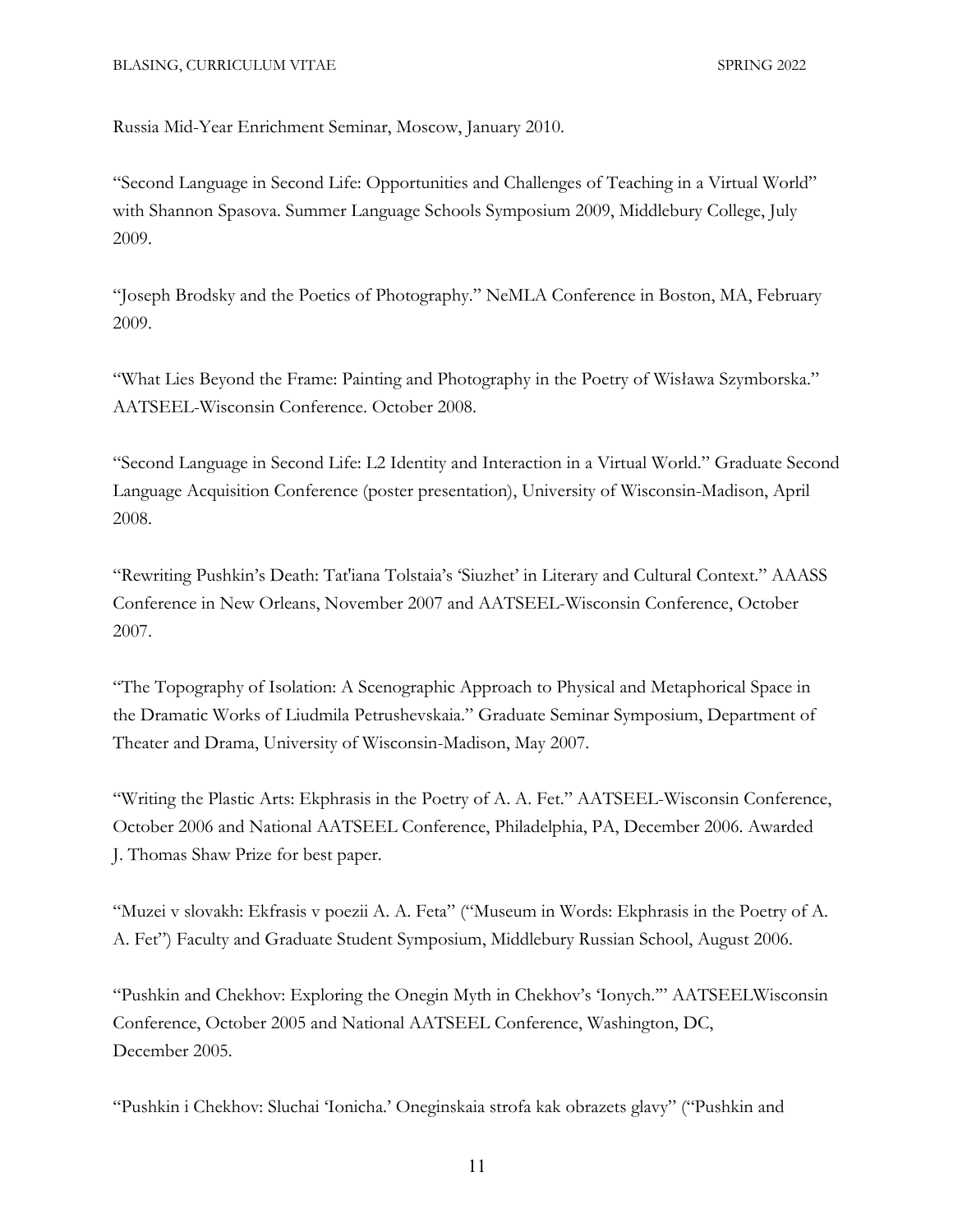Chekhov: The Case of Ionych. The Onegin Stanza as Structural Model"). Graduate Student Symposium, Middlebury Russian School, August 2005.

"Bezzvuchnost' i pesni v povesti V. Pelevina, Zheltaia strela" ("Silence and Song in V. Pelevin's Yellow Arrow") Graduate student symposium, Middlebury Russian School, August 2004.

"Otrazhenie sotsial'nikh aspektov v sovremennykh amerikanskikh rasskazakh dlia detei" ("The Portrayal of Social Issues in Contemporary American Children's Stories"), Children's Literature and Education Conference, Tver State University, Russia, May 28-29, 2004.

#### **Panels Organized**

Co-organizer (with Jose Vergara) of "Re-Authoring the Photograph: Nabokov, Bitov, Akhmadulina", National AATSEEL Conference, Austin, TX, January 2016.

Co-organizer (with Kat Hill Reischl) of "Intersections of Photography and Literature" roundtable, ASEEES Conference, Los Angeles, November 2010.

Co-organizer (with Kat Hill Reischl) of "Reading and Writing the Photograph: History, Culture, Text" panel, ASEEES Conference, New Orleans, November 2012.

#### **Panels Chaired**

"Performances and Performers in Russian and Polish Literature" AATSEEL Conference, Washington, DC, February 2018.

"The Environment and Narrative Economies" International Society for the Study of Narrative Conference, Lexington, KY, March 24, 2017.

"Confronting the Past: Problems of Historical Memory in Late- and Post-Soviet Culture" KFLC: The Languages, Literatures and Cultures Conference, Lexington, KY, April 2015.

"Documentary Across Media," ASEEES Conference, San Antonio, November 2014.

"The Other Russian Internet," ASEEES Conference, Boston, MA, November 2013.

"Technology-Based Learning Opportunities in the Russian Language Curriculum," AATSEEL Conference, Boston, MA, January 2013.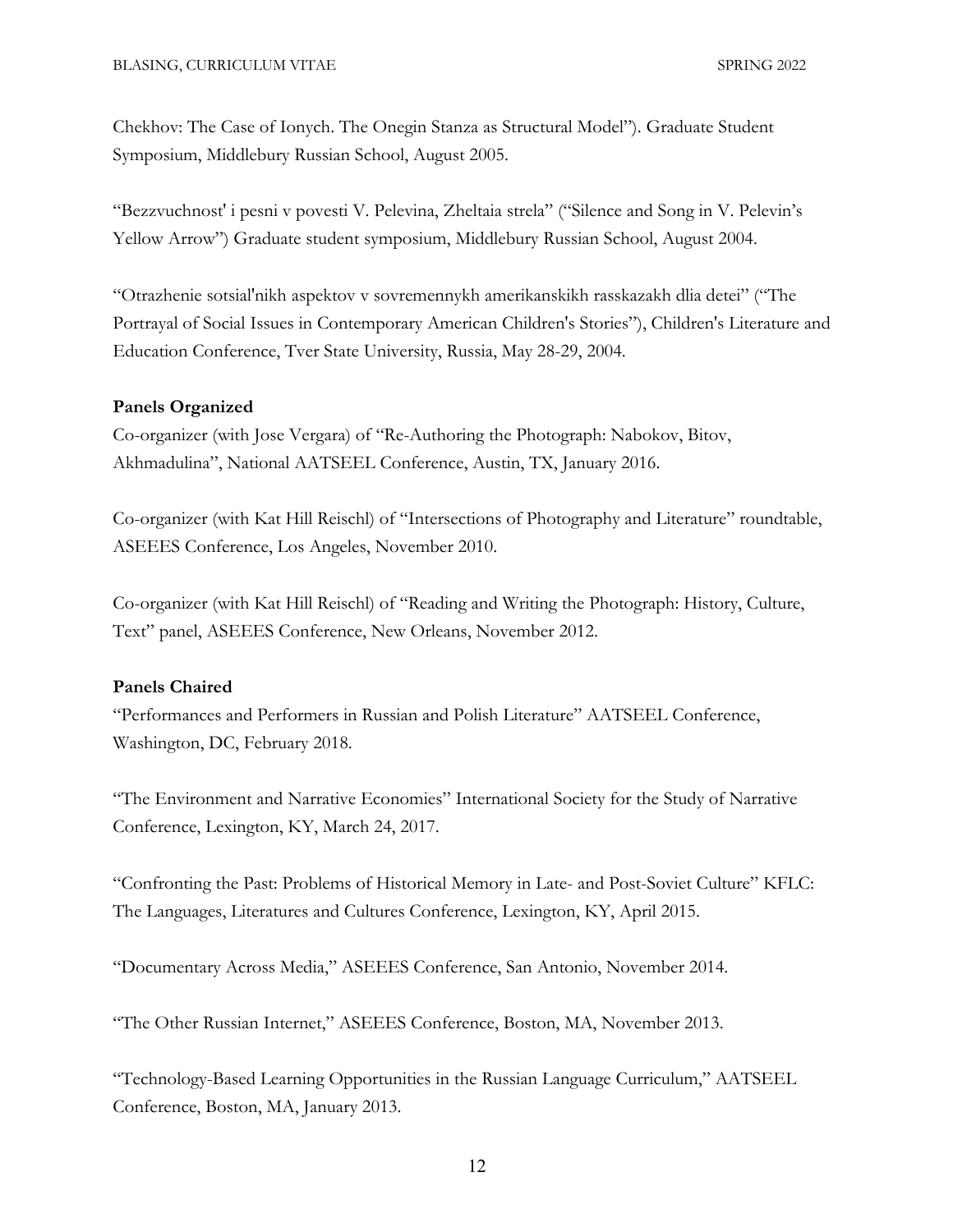"Pushkin's Poetics of History," AATSEEL Conference, Boston, MA, January 2013.

"Contemporary Russian and Russophone Poetry: New Locations, New Directions", ASEEES Conference, New Orleans, November 2012.

"Silver Age Poetry," AATSEEL Conference, Seattle, WA, January 2012.

"Senior Scholars' Works in Progress," AATSEEL Conference, Pasadena, CA, January 2011.

"Music in Russian Literature", AATSEEL Conference, Philadelphia, PA, December 2006.

## **TEACHING**

#### **Literature and Culture Courses**

Russian Film, University of Kentucky, Fall 2016, Fall 2018, Fall 2019,

Russian Culture 1900-present, University of Kentucky, Spring 2015, 2016, 2017, 2020 & Fall 2018 Madness and Madmen in Russian Culture (in English), Wellesley College 2012, U. Kentucky 2020, 2021

Russian Cinema Today: Films for a New Generation (in English), Oberlin College, Spring 2014 Staging Life: Contemporary Russian Culture on Stage and Screen (in Russian), Oberlin & Wellesley Russian Fairy Tales (in English), Oberlin College, Wellesley College, Florida State University Songs of Love and Loss: Russian Poetry and the Elegiac Tradition (in Russian), Wellesley College Great Short Stories from Russia (in English, writing intensive), Wellesley College

#### **Language Courses**

Russian for STEM, Fall 2020

Fourth Semester Russian, UW-Madison, 2006; U. of Kentucky, Spring 2015, 2016, 2017, 2019 Third Semester Russian, UW-Madison, Fall 2005; University of Kentucky, Fall 2014, 2016, 2019 Second Semester Russian, U. of Kentucky, Spring 2019; Oberlin College, Spring 2014; Wellesley College, Spring 2013; UW-Madison, Spring 2005; U of Kentucky, Spring 2019. First Semester Russian, Oberlin College, Fall 2013

Intensive Advanced Introductory Russian (Lead Teacher), Middlebury College, summer 2008, 2009 Intensive Introductory Russian (Support Teacher), Middlebury College, summer 2006

#### **Graduate Teaching Assistantships**

20th Century Russian Literature in Translation, UW-Madison, Spring 2009 (writing intensive)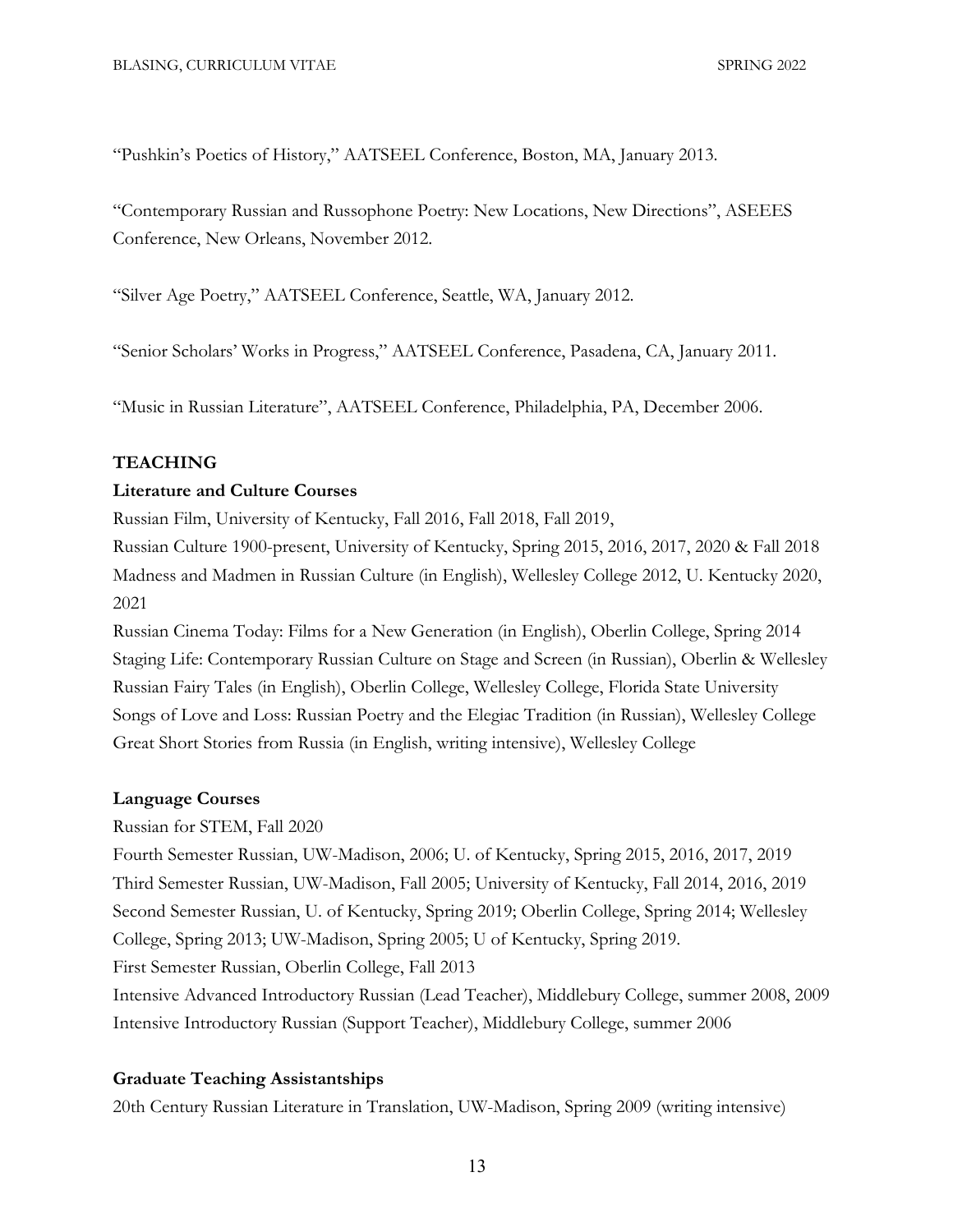19th Century Russian Literature in Translation, UW-Madison, Fall 2008 (writing intensive)

#### **Other Teaching**

Cameo appearance in LIN 200 "How to Create Your Own Language" online course with Dr. Andrew Byrd, University of Kentucky, Spring 2019. Video segment on Russian sound system. English Language Instructor, Tver' InterContact Group, Tver', Russia, February 2003-June 2004

## **CURRICULUM DEVELOPMENT AND PROGRAM ADMINISTRATION**

2010-2011 TA for Curriculum Development, UW-Madison Russian Flagship Center Designed a series of internet-based reading and writing activities for the Russian Flagship program to improve student proficiency in the use of new media and the Internet in Russian. Compiled a comprehensive list of Internet-based resources for Russian language study. Coordinated a pen-pal project with students in Tver', Russia and maintained department and course-specific websites

2007-2008 Russian Language Project Assistant, UW-Madison Assisted the Language Program Director with all aspects of managing the language program, including supervision of TAs, mentoring of new TAs, syllabus design, oversight of the creation and editing of assessment instruments, and language technology support

Fall 2004 Project Assistant and Curator of the Pushkin Library, UW-Madison Served as research assistant for the Chair of the Slavic Department and oversaw the operations, ordering and cataloging for a specialized department library devoted to Alexander Pushkin

#### **ACADEMIC ADVISING**

#### **Doctoral Dissertation Committees**

Shareese Arnold, University of Kentucky DMA (vocal performance) thesis committee, 2015-2018; PhD in Musicology committee 2019-present.

Emily Kurlinski, University of Kentucky DMA (viola performance) thesis committee, 2017-2018.

#### **Undergraduate Research Projects (Independent Studies)**

Erica 'Nicole' Currier, "Comparative Cinematic Perspectives on the Soviet Experience: US- Russia Dialogues Through Film, 1985-2020," Summer Undergraduate Research Fellow, Summer 2021

14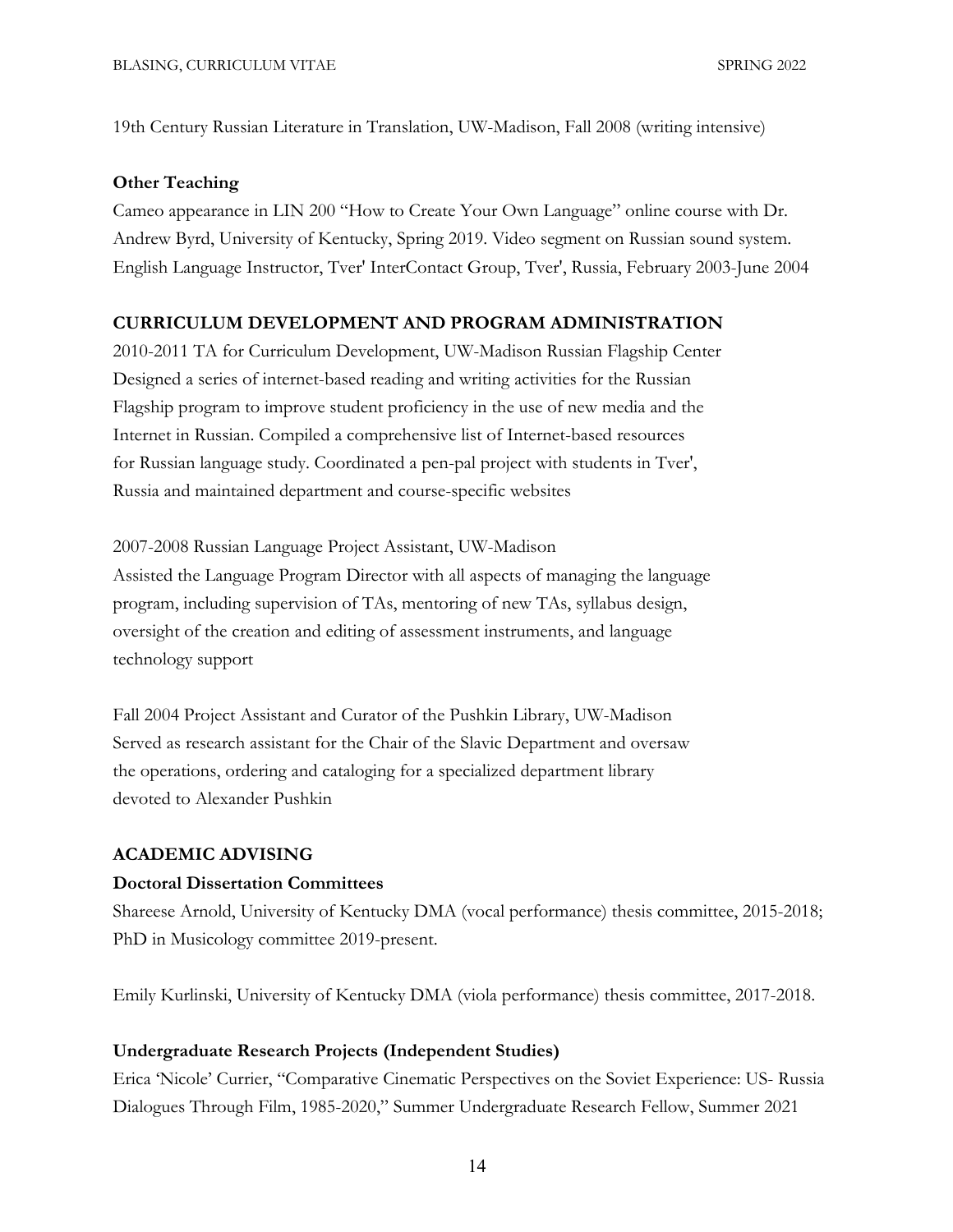Jane Bilberry, "Inclusion and Motivation in Russian Language Textbooks" Spring 2021

Bailey Truitt, "Ideology, Etymology and Taboo in Ethnic and Homophobic Slurs in Russian Speaking Context," Spring 2021.

Tom Jester, "On the Use of Color in Andrei Tarkovsky's Cinematic Oeuvre," Summer 2019

Julie Brock, "Gorbachev's 1980s Sobriety Campaign: Propaganda Posters and Alcoholism in the Workplace," Summer 2019

#### **Undergraduate Senior Thesis**

Elena Mironciuc, "Forging a New Russian Hero: Post-Soviet Science Fiction and Its Moral Objectives," Senior Thesis Committee Member, Wellesley College Russian Department, Spring 2013.

## **SERVICE TO THE PROFESSION**

Peer reviewer for *Slavic Review*, *Russian Literature*, *Russian Review*, *Slavic and East European Journal*, University of Wisconsin Press

Division Head (Russian Literatures 1950-present), AATSEEL Program Committee, June 2014 present

Abstract Reviewer, AATSEEL Conference, Pedagogy division, 2009-present

Member, ASEEES Communications Advisory Committee, 2019 – 2021

Kentucky Humanities Council Speakers Bureau, speaker, 2019-2020

Application Evaluator, US Fulbright Program for Russian citizens, 2014-2017 (reviewed Visiting Scholar, Visiting Graduate Student applications from Russia)

Editor, Member News Column, AATSEEL Newsletter, January 2009-June 2014

Representative, Graduate Student Committee of AATSEEL, January 2011-January 2012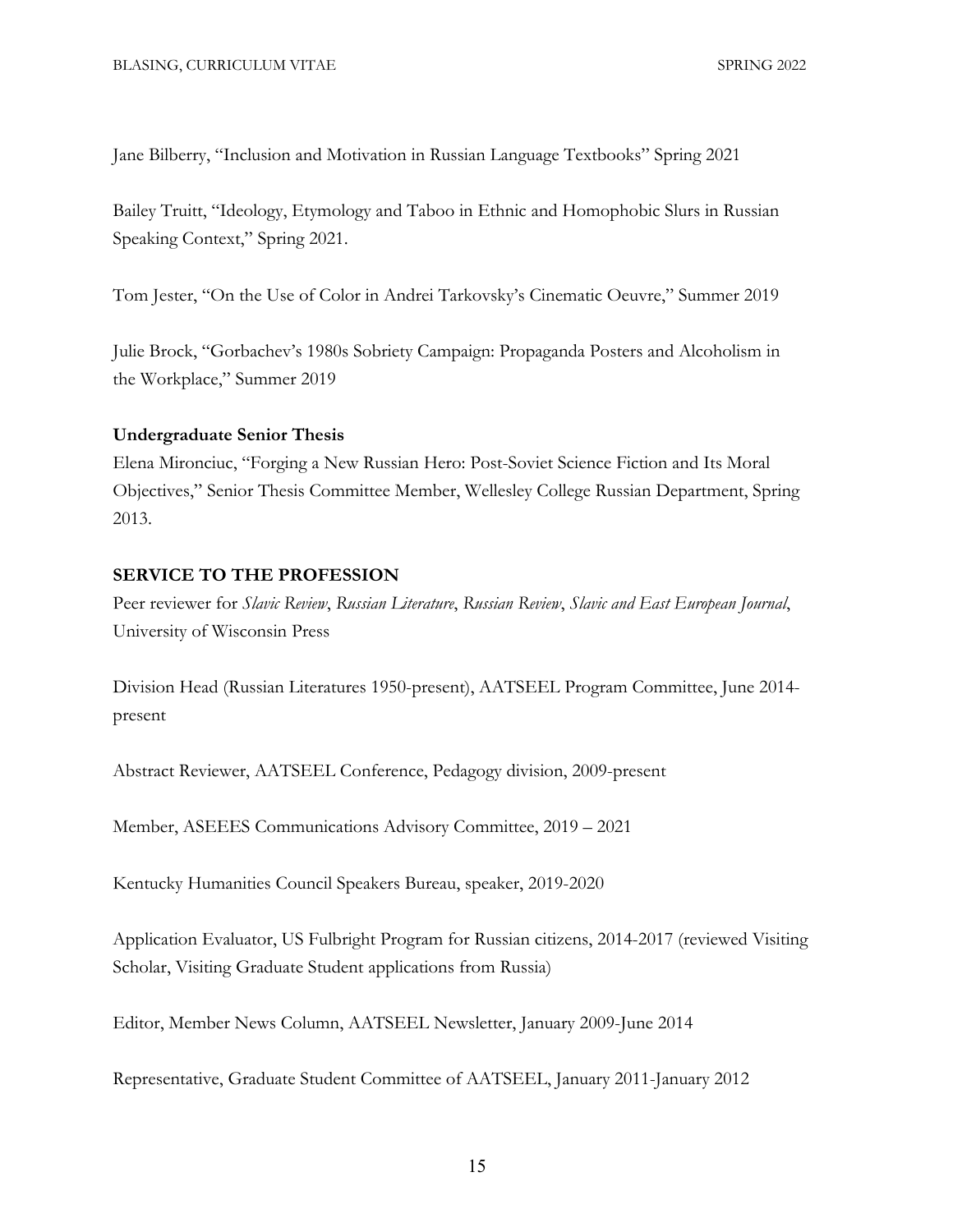## **INSTITUTIONAL SERVICE**

#### **University of Kentucky**

UK Faculty Senate (A&S Humanities representative), 2020-2023

Executive Committee Member, Department of MCLLC 2019-2021, 2021-2023 academic years

Member, MCLLC DEI Committee, 2020-present (Chair, Fall 2021)

Dean's Advisory Committee for MCLLC Chair Search, Fall 2019

International Studies Advisory Board Member, 2019-present

Co-Organizer with Jeanmarie Rouhier-Willoughby of speaker series "Regarding Race, Ethnicity, and Sexuality in Russian and Eurasian Studies" for A&S Year of Equity. 2019-2020.

Attendee at UK Igniting Research Collaborations Networking Event, April 3, 2019.

Search Committee Member for French/Arabic hire in MCLLC 2018-2019

Member, College of Arts and Sciences teaching awards committee, Spring 2019

Russian Studies representative for MCLLC FLIE Committee Spring 2019

Humanities Faculty Speaker for College of Arts and Sciences K-Week, Fall 2018

Executive Committee Member for Undergraduate Certificate in International Film Studies 2017- 2020

Division Head for Russian and Slavic Studies, Executive Committee of KFLC: The Languages, Literatures and Cultures Conference, Fall 2014-present (on leave 2017-18)

Faculty Advisor for UK Russian Club, Fall 2014-present (on leave 2017-18) {Guests hosted: documentary filmmaker Robin Hessman, LGBTQ scholar Samuel Buelow, policy expert Matthew Rojansky, Russian folk trio "Zolotoj Ploys", Stage Russia screenings, Dr. Sunnie Rucker-Chang and Dr. Vitaly Chernetsky (postponed due to Covid-19) for A&S Year of Equity}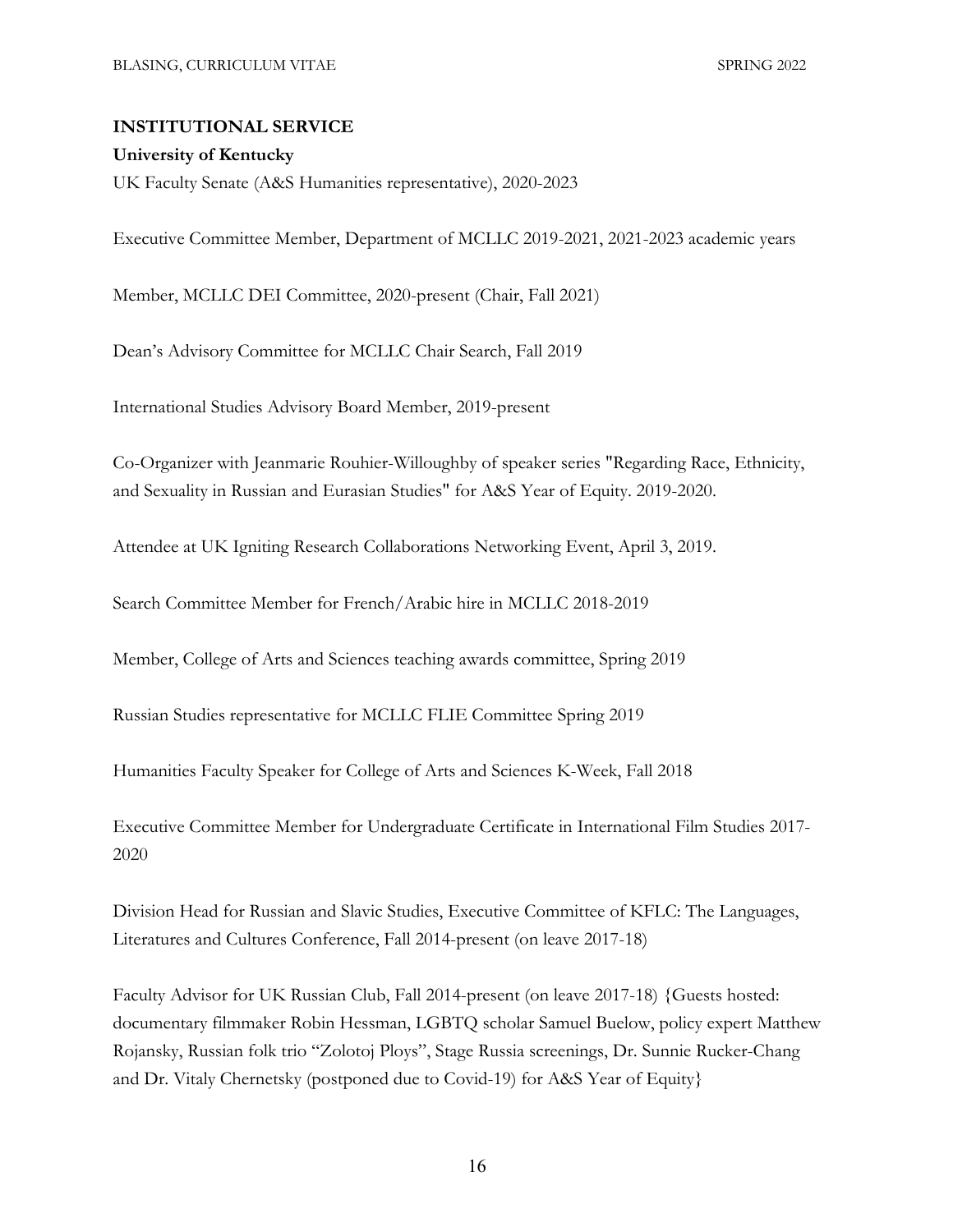Selection committee member for new Director of the Committee on Social Theory, Summer 2018

UK Education Abroad Scholarship Committee Fall 2015-present

UK Boren Scholarship Committee, Spring 2016

Organizer of four Russia Watch 20/20 events for A&S Keys to Our Common Future: Year of Civics and Citizenship in the 21st Century, 2017-2018

Moderator for "Russia and the World in 2017" panel discussion for A&S Civic Life seminar series, April 12, 2017

Member of Russian Studies and Second Language Acquisition Working Groups, Fall 2014-present

Member of UK Committee on Social Theory, 2015-present

## **Oberlin College**

OCREECAS Committee Member (Oberlin Center for Russian East European and Central Asian Studies), 2013-2014

Participant in Ohio-5/OSU Mellon Language Teaching Colloquium, Denison University, Fall 2013 Coordinator of on-campus screening of documentary film "Pussy Riot: A Punk Prayer," Fall 2013 Coordinator of Russia Careers Panel, Spring 2014. Professionals working in Russia-related careers invited to speak with students about a broad range of career paths involving Russian, and work with faculty to shape curriculum to better prepare students for jobs in business, science and technology, and international relations.

## **Wellesley College**

Coordinator of MADNESS: A SYMPOSIUM, an undergrad research colloquium, Spring 2013. Coordinator of guest artist performance and master class by Russia folk music trio Zolotoj Plyos, Spring 2013. Co-sponsored event with Music Department.

Organized student trip to production of Uncle Vanya at the Chelsea Theatre Works, Fall 2012.

#### **UW-Madison**

President of UW Slavic Graduate Student Organization, 2005-2008 Hosted Russian folk music trio Zolotoj Plyos in Madison, WI, February 2008. Raised over \$3000 in grant funding to support the visit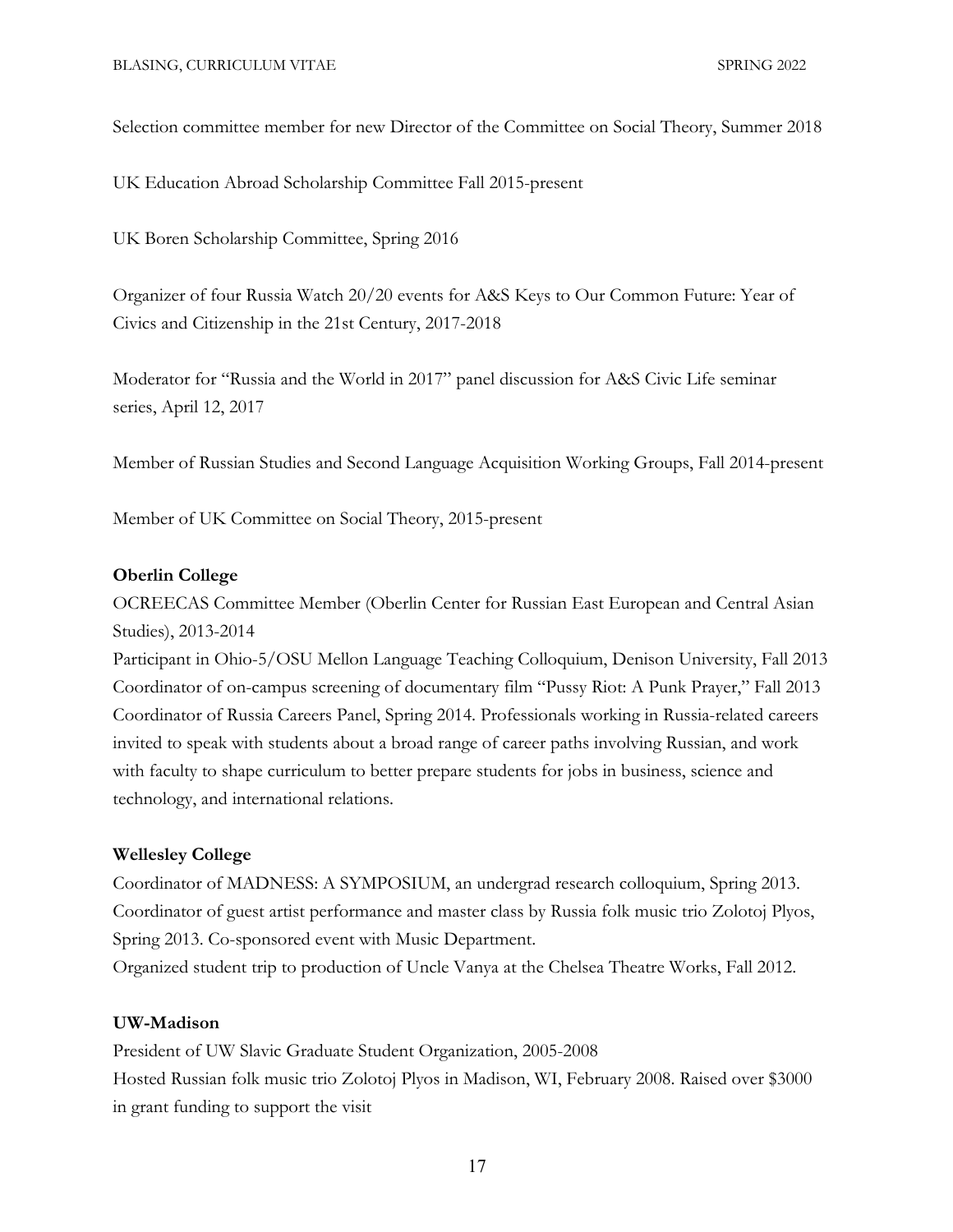Chair of organizing committee, AATSEEL-Wisconsin Conference, 2006, 2007 Member, Timetable and Curricular Committee, UW-Madison Slavic Department, 2005-07 Volunteer for "Russia Day." Delivered presentation "Russian Animation: Films of Yuri Norstein" to a group of area high school students, Fall 2005 Volunteer, UW World Languages Evening, Fall and Spring 2004-2005

## **STUDY ABROAD and LANGUAGE TRAINING**

2009-2010 Russian State University for the Humanities (RGGU), Moscow Summer 2004, 2005 Davis School of Russian (Graduate Coursework), Middlebury College 2003-2004 Tver' InterContact Group Russian School, Tver', Russia June-Aug 2001 Russian State Pedagogical University, St Petersburg (ACTR)

## **ADDITIONAL PROFESSIONAL TRAINING**

- 2020 Introduction to Online Language Teaching, Michigan State University summer course, July-August 2020
- 2019 "Supporting ESL/ELL Writers Across the Curriculum," feat. Dr. Carol Severino, panel discussion attendee at CELT, University of Kentucky
- 2016 THATCamp (The Humanities and Technology Camp) at ASEEES Convention
- 2016 "Critical Conversations about Race and Teaching: Managing Microaggressions" teaching workshop attendee, CELT, University of Kentucky
- 2015-? Russian language pedagogy webinars from ACTR (attendee)
- 2013 ACTFL Modified Oral Proficiency Interview Assessment Workshop
- 2012 Wellesley College Writing Program, Instructor Seminar
- 2008 University of Wisconsin-Madison Writing Center Communication Arts B Instructor Training: Designing Effective Writing Assignments; Responding to and Evaluating Student Writing; Conferencing with Students about Papers in Progress
- 2006 Productive and Professional Blogging Workshop, UW-Madison
- 2005 Teaching Writing in the Disciplines (Summer Course), UW-Madison
- 2002 International Language Institute, Halifax, Nova Scotia Certificate of English Language Teaching for Adults (CELTA)

#### **PROFESSIONAL MEMBERSHIPS**

American Association of Teachers of Slavic & E. European Languages (AATSEEL), 2005-present Association for Slavic, East European and Eurasian Studies (ASEEES), 2007-present Association for Women in Slavic Studies (AWSS), 2007-present American Council on the Teaching of Foreign Languages (ACTFL), 2009-present